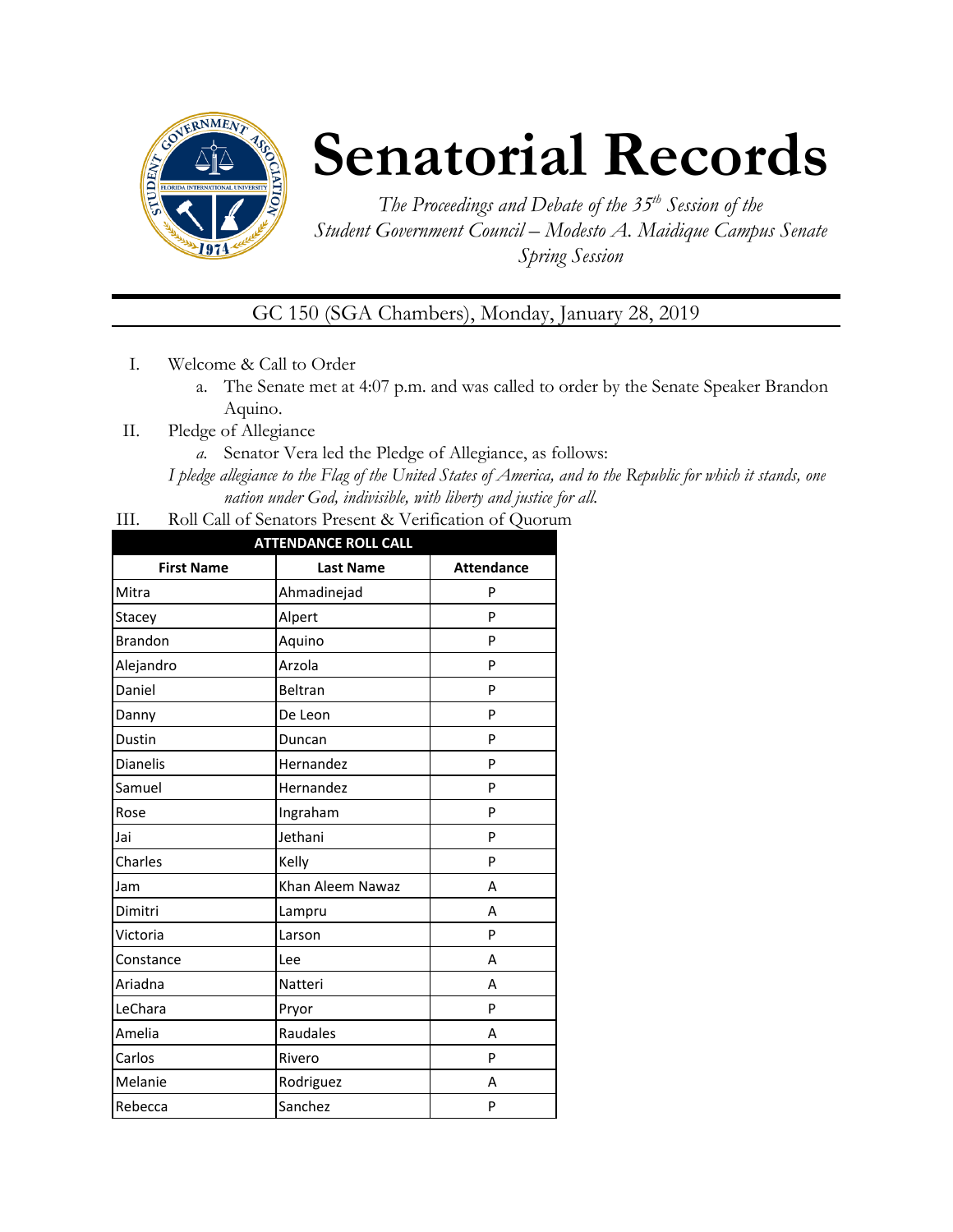| Samuel                  | Santos        | P                  |
|-------------------------|---------------|--------------------|
| Jessica                 | Spencer       | P                  |
| Luis                    | Suarez        | P                  |
| Bertha                  | Vera          | P                  |
| Dylan                   | Vulcain       | A                  |
| Leila                   | Zahedi        | P                  |
| <b>VACANT</b>           | <b>VACANT</b> |                    |
| <b>VACANT</b>           | <b>VACANT</b> |                    |
| <b>VACANT</b>           | <b>VACANT</b> |                    |
| <b>VACANT</b>           | <b>VACANT</b> |                    |
| <b>VACANT</b>           | <b>VACANT</b> |                    |
| <b>VACANT</b>           | <b>VACANT</b> |                    |
| <b>VACANT</b>           | <b>VACANT</b> |                    |
| <b>VACANT</b>           | <b>VACANT</b> |                    |
| <b>VACANT</b>           | <b>VACANT</b> |                    |
| <b>VACANT</b>           | VACANT        |                    |
| <b>SENATE SEATS</b>     | 38            |                    |
| <b>VACANT SEATS</b>     | 10            | <b>QUORUM</b>      |
| <b>SENATORS PRESENT</b> | 21            | <b>ESTABLISHED</b> |
| <b>AMT FOR QUORUM</b>   | 14            |                    |

a. Roll was called and Quorum was verified with 21 Senators present.

- IV. Approval of the Minutes from January 14<sup>th</sup>, 2019
	- a. Senator Larson moves to approve the minutes from January 14th, 2019. Senator Ingraham seconds. Motion passes.
- V. Adoption of the Agenda
	- a. Senator Larson moves to adopt the agenda. Senator Ingraham seconds. Motion passes.
- VI. Invited Speakers
	- a. Strategic Plan Dr. Restrepo, Office of the Provost
		- i. Strategic Plan Presentation with Provost Furton
		- ii. Strategic Plan Discussion and Question and Answer Period.
	- b. Agency & Council Reports
		- i. Homecoming Council
			- 1. Homecoming Application open 2/4 and close 2/16
			- 2. 2/18 interviews begin
		- ii. SPC
			- 1. This January we started with Week of Welcome
			- 2. Over 500 students attended the Spring Kickback
			- 3. We had our Miami Heat Takeover
			- 4. We have been doing social media polls to find out what activities the students want to attend and provide those activities.
			- 5. First UpRoar promotional event at the pit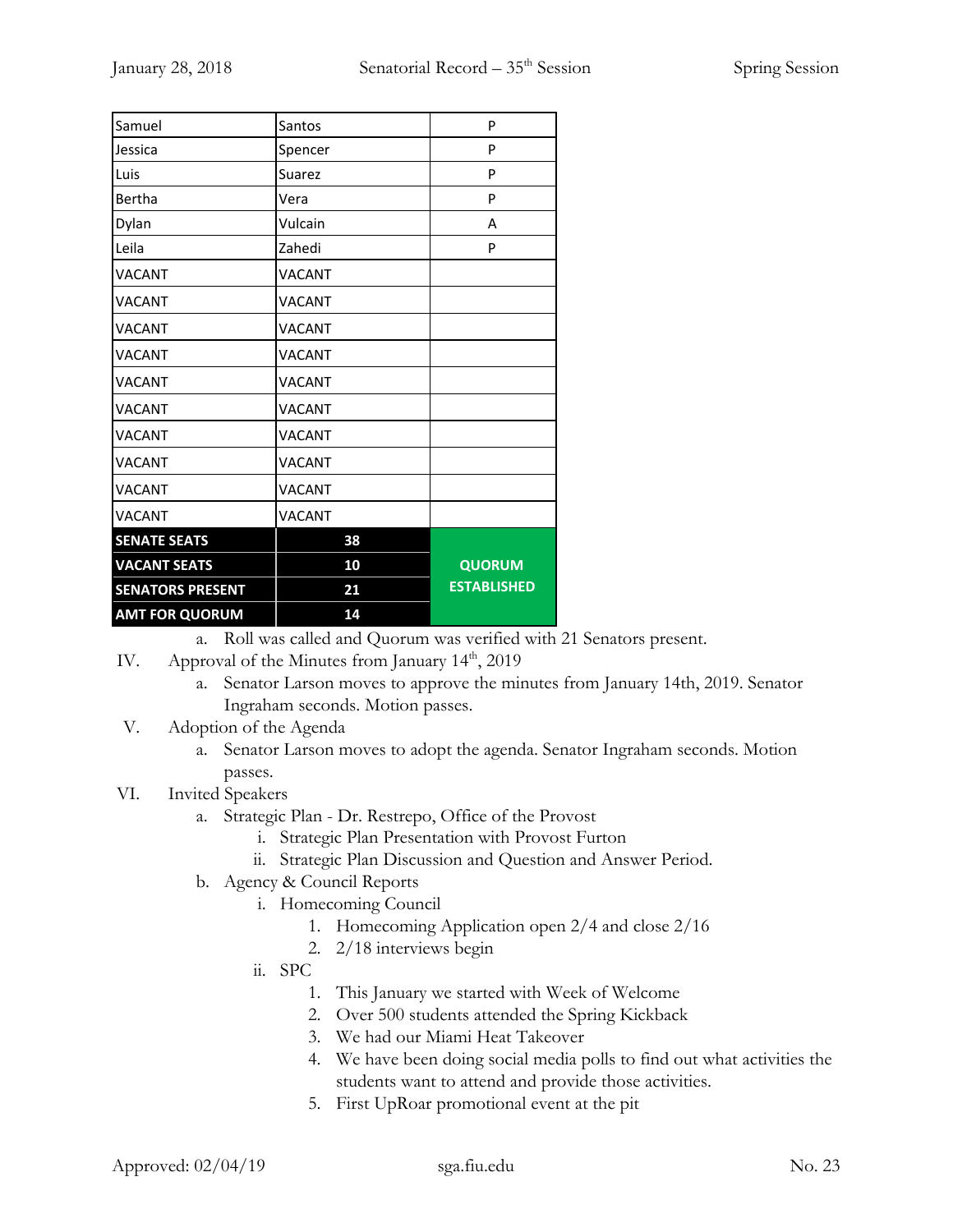- 6. This past weekend we had the Drag Show
- 7. This Friday we have our Hidden Figures movie night in collaboration with the Women's Center as well as in contact with BSU and BFDC to have more tabling opportunities.

#### iii. RHA

- 1. Thank you for your help with Stress Fest
- 2. Housing wants to work closely with RHA to create a series of ads to show the living experience within the different housing buildings.
- 3. We will be working on a RHA brochure for Fall for freshman in the upcoming semester.
- 4. This week we are distributing 1,000 insulated water bottles across all the residence halls. They are a part of our sustainability campaign called Hydrate.
- 5. We are trying to work on transportation from University Apartments to our events hosted in the housing quads.
- iv. CSO
	- 1. Currently had a turnover in our executive board
		- a. Right now we have an Interim President and then we will have a President shortly after.
		- b. Student Ambassadors is on their way to becoming an agency/council, still pending approval from Dr. Behart.
			- i. They have an event coming up Feb. 13th
- c. Point of Personal Privilege for Senator Sanchez at 4:50pm
	- i. Returned at 4:54pm
- VII. Special Orders
	- a. There were none.
- VIII. Vetoed Legislation
	- a. There were none.
	- IX. Second Readings
		- a. There were none.
	- X. Unfinished Business
		- a. There were none.
	- XI. New Business
		- a. Housing Senator Vacancy Appointment
			- i. Senator Ingraham moves to postpone Housing Senator Vacancy
			- Appointment to next meeting. Senator Kelly seconds. Motion passes.
		- b. CASE Senator Vacancy Appointment
			- i. Rocia Borda
				- 1. Rescinded Application
			- ii. Anthony Membreno
				- 1. Not Present
			- iii. Geisel Dieguez
				- 1. Not Present
			- iv. Senator Larson moves to postpone CASE Senator Vacancy Appointment to next meeting. Senator Duncan seconds. Motion passes.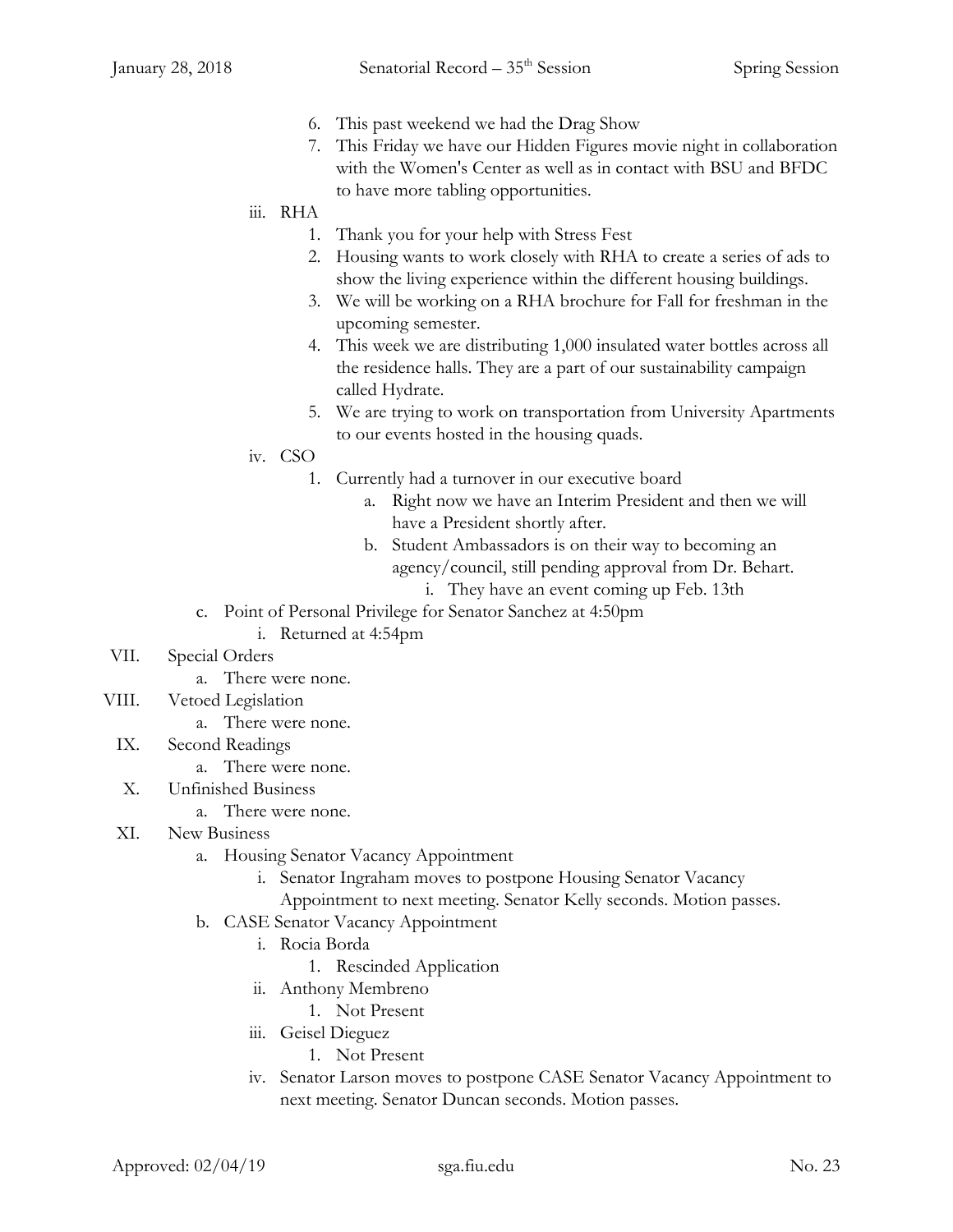- c. Business Senator Vacancy Appointment
	- i. David Nivia
		- 1. Presentation Period (2 Minutes)
		- 2. Question and Answer Period (5 Minutes)
			- a. Senator Larson moves to extend question and answer period by 5 minutes. Senator Duncan seconds. Motion passes.
			- b. Senator Duncan moves to close question and answer period. Senator Ingraham seconds. Motion passes.
			- c. Senator Ingraham moves to go into a 5 minute discussion period. Senator Larson seconds. Motion passes.
			- d. Senator Arzola moves to close discussion period. Senator Duncan seconds. Motion passes.
		- 3. Senator Duncan moves to go into voting procedure. Senator Ingraham seconds. Motion passes.

|                   | VOTE ON APPOINTING DAVID NIVIA TO THE VACANT COLLEGE OF BUSINESS SENATOR SEAT |                   |      |               |  |
|-------------------|-------------------------------------------------------------------------------|-------------------|------|---------------|--|
| <b>First Name</b> | <b>Last Name</b>                                                              | <b>Attendance</b> | Vote | <b>REASON</b> |  |
| Mitra             | Ahmadinejad                                                                   | P                 | N    |               |  |
| Stacey            | Alpert                                                                        | P                 | Υ    |               |  |
| <b>Brandon</b>    | Aquino                                                                        | P                 | Υ    |               |  |
| Alejandro         | Arzola                                                                        | P                 | Υ    |               |  |
| Daniel            | Beltran                                                                       | P                 | Υ    |               |  |
| Danny             | De Leon                                                                       | P                 |      |               |  |
| Dustin            | Duncan                                                                        | P                 | Υ    |               |  |
| Dianelis          | Hernandez                                                                     | P                 | Υ    |               |  |
| Samuel            | Hernandez                                                                     | P                 | Υ    |               |  |
| Rose              | Ingraham                                                                      | P                 | Υ    |               |  |
| Jai               | Jethani                                                                       | P                 | Υ    |               |  |
| Charles           | Kelly                                                                         | P                 | Y    |               |  |
| Jam               | Khan Aleem Nawaz                                                              | A                 |      |               |  |
| Dimitri           | Lampru                                                                        | A                 |      |               |  |
| Victoria          | Larson                                                                        | P                 | Υ    |               |  |
| Constance         | Lee                                                                           | Α                 |      |               |  |
| Ariadna           | Natteri                                                                       | A                 |      |               |  |
| LeChara           | Pryor                                                                         | P                 | Υ    |               |  |
| Amelia            | Raudales                                                                      | A                 |      |               |  |
| Carlos            | Rivero                                                                        | P                 | Υ    |               |  |
| Melanie           | Rodriguez                                                                     | A                 |      |               |  |
| Rebecca           | Sanchez                                                                       | P                 | Υ    |               |  |
| Samuel            | Santos                                                                        | P                 | Υ    |               |  |
| Jessica           | Spencer                                                                       | P                 | Υ    |               |  |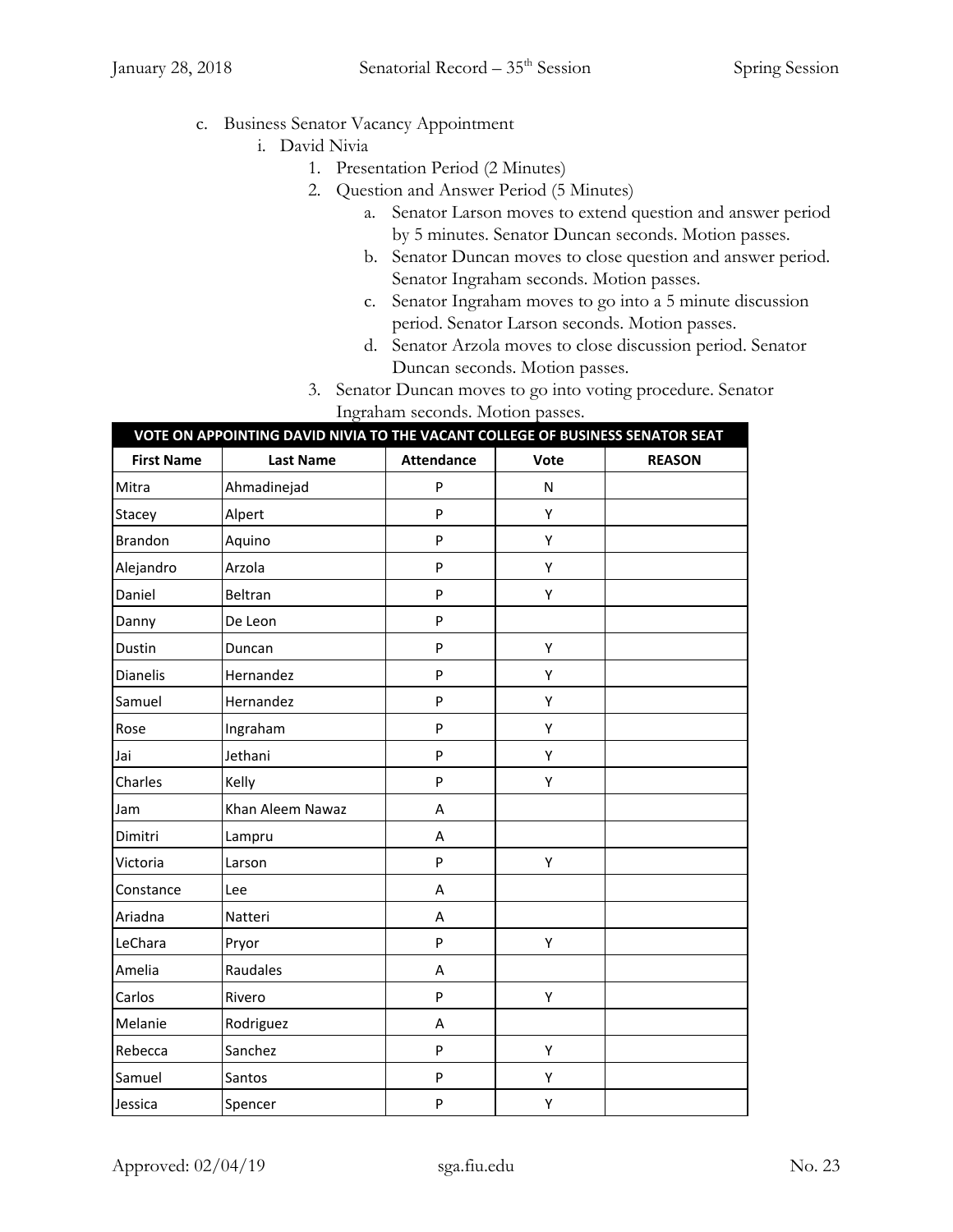| Luis                      | Suarez        | P              | Υ           |             |
|---------------------------|---------------|----------------|-------------|-------------|
| Bertha                    | Vera          | P              | N           |             |
| Dylan                     | Vulcain       | Α              |             |             |
| Leila                     | Zahedi        | P              | N           |             |
| <b>VACANT</b>             | <b>VACANT</b> |                |             |             |
| <b>VACANT</b>             | <b>VACANT</b> |                |             |             |
| <b>VACANT</b>             | <b>VACANT</b> |                |             |             |
| <b>VACANT</b>             | <b>VACANT</b> |                |             |             |
| <b>VACANT</b>             | <b>VACANT</b> |                |             |             |
| <b>VACANT</b>             | <b>VACANT</b> |                |             |             |
| <b>VACANT</b>             | <b>VACANT</b> |                |             |             |
| <b>VACANT</b>             | <b>VACANT</b> |                |             |             |
| <b>VACANT</b>             | <b>VACANT</b> |                |             |             |
| VACANT                    | <b>VACANT</b> |                |             |             |
|                           |               | YAY            | 17          |             |
| <b>QUORUM ESTABLISHED</b> |               | <b>NAY</b>     | 3           | <b>PASS</b> |
|                           |               | <b>ABSTAIN</b> | $\mathbf 0$ |             |

## **4. David Nivia appointed to the vacant College of Business Senator seat.**

*Point of PErsonal Privilege for Senator Ahmadinejad at 5:11 PM. Returned at 5:14 PM Point of Personal Privilege for Senator De Leon at 5:13 PM. Returned at 5:18 PM*

- d. At-Large Senator Vacancy Appointment
	- i. Dominique Macon
		- 1. Presentation Period (2 Minutes)
		- 2. Question and Answer Period (5 Minutes)
			- a. Senator Arzola moves to go into a 5 minute discussion period. Senator Duncan seconds. Motion passes.
			- b. Senator Duncan moves to close discussion period. Senator Vera seconds. Motion passes.
		- 3. Senator Arzola moves to go into voting procedure. Senator Rivero seconds. Motion passes.

| VOTE ON APPOINTMENT OF DOMINIQUE MACON TO VACANT SENATOR AT-LARGE SEAT |                  |                   |      |               |  |
|------------------------------------------------------------------------|------------------|-------------------|------|---------------|--|
| <b>First Name</b>                                                      | <b>Last Name</b> | <b>Attendance</b> | Vote | <b>REASON</b> |  |
| Mitra                                                                  | Ahmadinejad      | P                 |      |               |  |
| <b>Stacey</b>                                                          | Alpert           | P                 |      |               |  |
| <b>Brandon</b>                                                         | Aquino           | P                 | v    |               |  |
| Alejandro                                                              | Arzola           | P                 | v    |               |  |
| Daniel                                                                 | Beltran          | P                 |      |               |  |
| Danny                                                                  | De Leon          | P                 |      |               |  |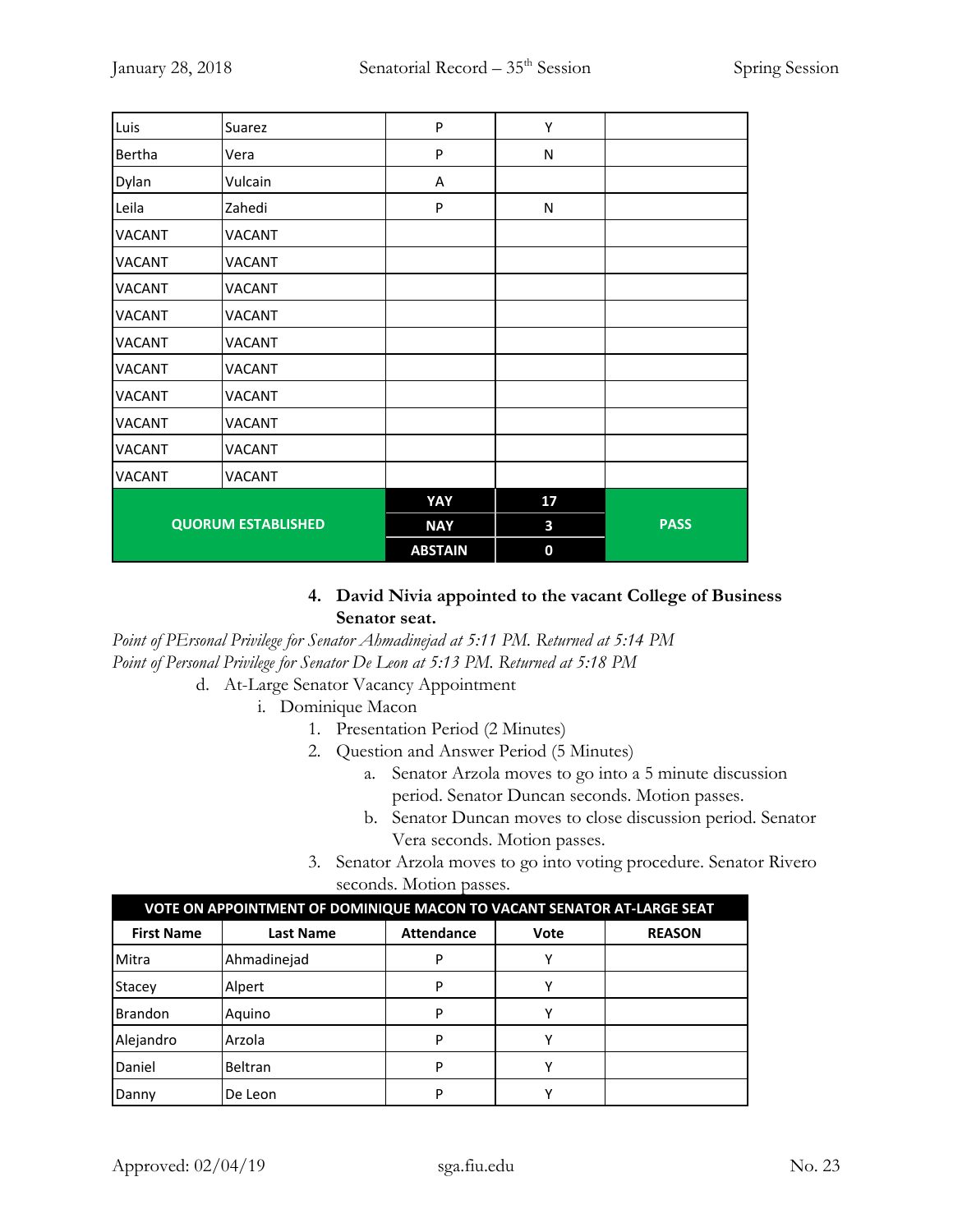| Dustin                    | Duncan           | P              | Υ                |             |
|---------------------------|------------------|----------------|------------------|-------------|
| <b>Dianelis</b>           | Hernandez        | P              | Υ                |             |
| Samuel                    | Hernandez        | P              | Υ                |             |
| Rose                      | Ingraham         | P              | Υ                |             |
| Jai                       | Jethani          | P              | Υ                |             |
| Charles                   | Kelly            | P              | Υ                |             |
| Jam                       | Khan Aleem Nawaz | А              |                  |             |
| Dimitri                   | Lampru           | A              |                  |             |
| Victoria                  | Larson           | P              | Υ                |             |
| Constance                 | Lee              | А              |                  |             |
| Ariadna                   | Natteri          | А              |                  |             |
| David                     | Nivia            | P              | Υ                |             |
| LeChara                   | Pryor            | P              | Υ                |             |
| Amelia                    | Raudales         | A              |                  |             |
| Carlos                    | Rivero           | P              | Υ                |             |
| Melanie                   | Rodriguez        | Α              |                  |             |
| Rebecca                   | Sanchez          | P              | Υ                |             |
| Samuel                    | Santos           | P              | Υ                |             |
| Jessica                   | Spencer          | P              | Υ                |             |
| Luis                      | Suarez           | P              | Υ                |             |
| Bertha                    | Vera             | P              | Υ                |             |
| Dylan                     | Vulcain          | A              |                  |             |
| Leila                     | Zahedi           | P              | Υ                |             |
| <b>VACANT</b>             | <b>VACANT</b>    |                |                  |             |
| <b>VACANT</b>             | <b>VACANT</b>    |                |                  |             |
| <b>VACANT</b>             | VACANT           |                |                  |             |
| VACANT                    | VACANT           |                |                  |             |
| VACANT                    | <b>VACANT</b>    |                |                  |             |
| <b>VACANT</b>             | <b>VACANT</b>    |                |                  |             |
| VACANT                    | <b>VACANT</b>    |                |                  |             |
| VACANT                    | <b>VACANT</b>    |                |                  |             |
| <b>VACANT</b>             | <b>VACANT</b>    |                |                  |             |
|                           |                  | YAY            | 22               |             |
| <b>QUORUM ESTABLISHED</b> |                  | <b>NAY</b>     | $\boldsymbol{0}$ | <b>PASS</b> |
|                           |                  | <b>ABSTAIN</b> | 0                |             |

**4. Dominique Macon appointed to the vacant Senator At-Large seat.**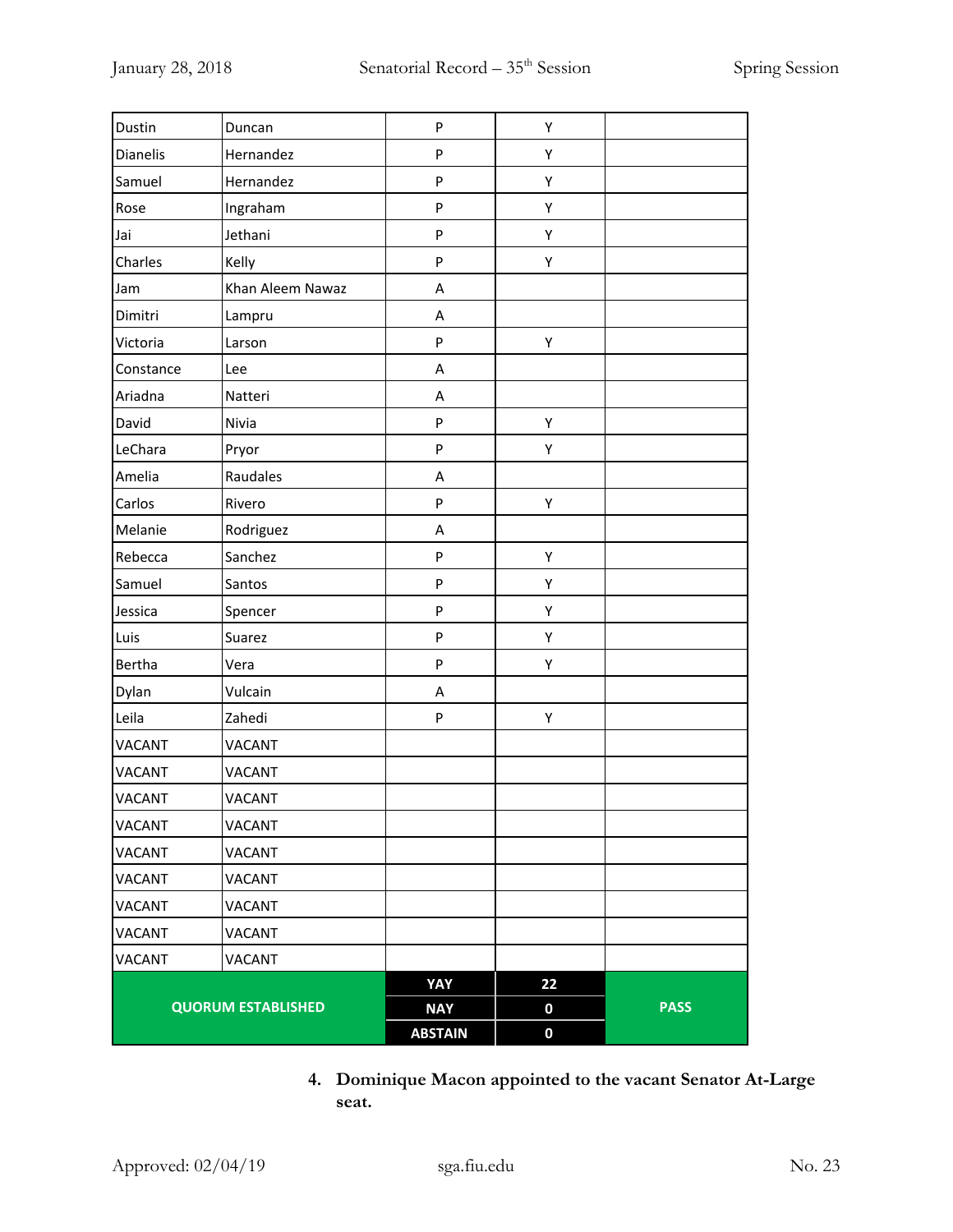- e. Senator Ahmadinejad moves to amend SB1821. Senator Duncan seconds. Motion passes.
	- i. Amendment Presentation
	- ii. Question & Answer Period
	- iii. Senator Duncan moves to approve amendment A01 to SB1821. Senator Arzola seconds. Motion passes.

|                   | VOTE ON APPROVAL OF AMENDMENT A01 TO SB1821 |                   |           |               |  |  |
|-------------------|---------------------------------------------|-------------------|-----------|---------------|--|--|
| <b>First Name</b> | <b>Last Name</b>                            | <b>Attendance</b> | Vote      | <b>REASON</b> |  |  |
| Mitra             | Ahmadinejad                                 | P                 | Υ         |               |  |  |
| Stacey            | Alpert                                      | ${\sf P}$         | Υ         |               |  |  |
| <b>Brandon</b>    | Aquino                                      | P                 | Υ         |               |  |  |
| Alejandro         | Arzola                                      | ${\sf P}$         | Υ         |               |  |  |
| Daniel            | Beltran                                     | ${\sf P}$         | Υ         |               |  |  |
| Danny             | De Leon                                     | ${\sf P}$         | Υ         |               |  |  |
| Dustin            | Duncan                                      | P                 | Υ         |               |  |  |
| <b>Dianelis</b>   | Hernandez                                   | P                 | Υ         |               |  |  |
| Samuel            | Hernandez                                   | P                 | Υ         |               |  |  |
| Rose              | Ingraham                                    | ${\sf P}$         | Υ         |               |  |  |
| Jai               | Jethani                                     | $\mathsf{P}$      | Υ         |               |  |  |
| Charles           | Kelly                                       | P                 | Υ         |               |  |  |
| Jam               | Khan Aleem Nawaz                            | Α                 |           |               |  |  |
| Dimitri           | Lampru                                      | Α                 |           |               |  |  |
| Victoria          | Larson                                      | P                 | Υ         |               |  |  |
| Constance         | Lee                                         | Α                 |           |               |  |  |
| Ariadna           | Natteri                                     | Α                 |           |               |  |  |
| David             | Nivia                                       | ${\sf P}$         | ${\sf N}$ |               |  |  |
| Dominique         | Macon                                       | P                 | Υ         |               |  |  |
| LeChara           | Pryor                                       | ${\sf P}$         | Υ         |               |  |  |
| Amelia            | Raudales                                    | A                 |           |               |  |  |
| Carlos            | Rivero                                      | ${\sf P}$         | Υ         |               |  |  |
| Melanie           | Rodriguez                                   | Α                 |           |               |  |  |
| Rebecca           | Sanchez                                     | P                 | Υ         |               |  |  |
| Samuel            | Santos                                      | ${\sf P}$         | Υ         |               |  |  |
| Jessica           | Spencer                                     | ${\sf P}$         | Υ         |               |  |  |
| Luis              | Suarez                                      | P                 | Υ         |               |  |  |
| Bertha            | Vera                                        | ${\sf P}$         | Υ         |               |  |  |
| Dylan             | Vulcain                                     | A                 |           |               |  |  |
| Leila             | Zahedi                                      | P                 | Υ         |               |  |  |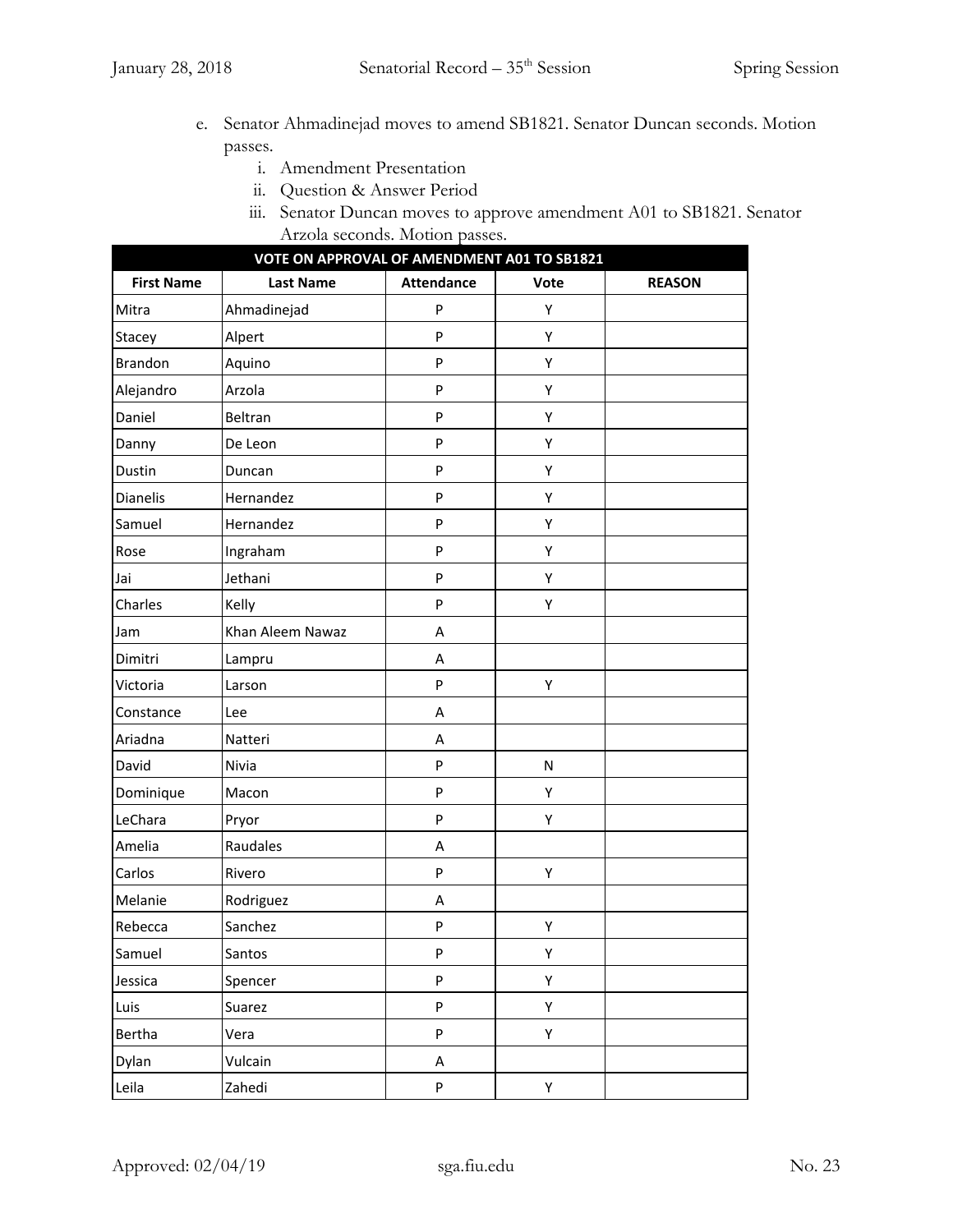| <b>VACANT</b>             | <b>VACANT</b> |                |    |             |
|---------------------------|---------------|----------------|----|-------------|
| <b>VACANT</b>             | <b>VACANT</b> |                |    |             |
|                           |               |                |    |             |
| <b>VACANT</b>             | <b>VACANT</b> |                |    |             |
| <b>VACANT</b>             | <b>VACANT</b> |                |    |             |
| <b>VACANT</b>             | <b>VACANT</b> |                |    |             |
| <b>VACANT</b>             | <b>VACANT</b> |                |    |             |
| <b>VACANT</b>             | <b>VACANT</b> |                |    |             |
|                           |               | YAY            | 22 |             |
| <b>QUORUM ESTABLISHED</b> |               | <b>NAY</b>     | 1  | <b>PASS</b> |
|                           |               | <b>ABSTAIN</b> | 0  |             |

# **1. AMENDMENT A01 APPROVED**

iv. Senator Duncan moves to approve SB1821. Senator Ingraham seconds. Motion passes.

| <b>VOTE ON APPROVAL OF SB1821</b> |                  |                   |      |               |  |
|-----------------------------------|------------------|-------------------|------|---------------|--|
| <b>First Name</b>                 | <b>Last Name</b> | <b>Attendance</b> | Vote | <b>REASON</b> |  |
| Mitra                             | Ahmadinejad      | P                 | Υ    |               |  |
| Stacey                            | Alpert           | P                 | Υ    |               |  |
| Brandon                           | Aquino           | P                 | Υ    |               |  |
| Alejandro                         | Arzola           | P                 | Υ    |               |  |
| Daniel                            | Beltran          | P                 | Y    |               |  |
| Danny                             | De Leon          | P                 | Υ    |               |  |
| Dustin                            | Duncan           | P                 | Υ    |               |  |
| <b>Dianelis</b>                   | Hernandez        | P                 | Υ    |               |  |
| Samuel                            | Hernandez        | P                 | Υ    |               |  |
| Rose                              | Ingraham         | P                 | Υ    |               |  |
| Jai                               | Jethani          | P                 | Υ    |               |  |
| Charles                           | Kelly            | P                 | Υ    |               |  |
| Jam                               | Khan Aleem Nawaz | A                 |      |               |  |
| Dimitri                           | Lampru           | Α                 |      |               |  |
| Victoria                          | Larson           | P                 | Υ    |               |  |
| Constance                         | Lee              | Α                 |      |               |  |
| Ariadna                           | Natteri          | Α                 |      |               |  |
| David                             | Nivia            | P                 | N    |               |  |
| Dominique                         | Macon            | P                 | Υ    |               |  |
| LeChara                           | Pryor            | P                 | Υ    |               |  |
| Amelia                            | Raudales         | A                 |      |               |  |
| Carlos                            | Rivero           | P                 | Υ    |               |  |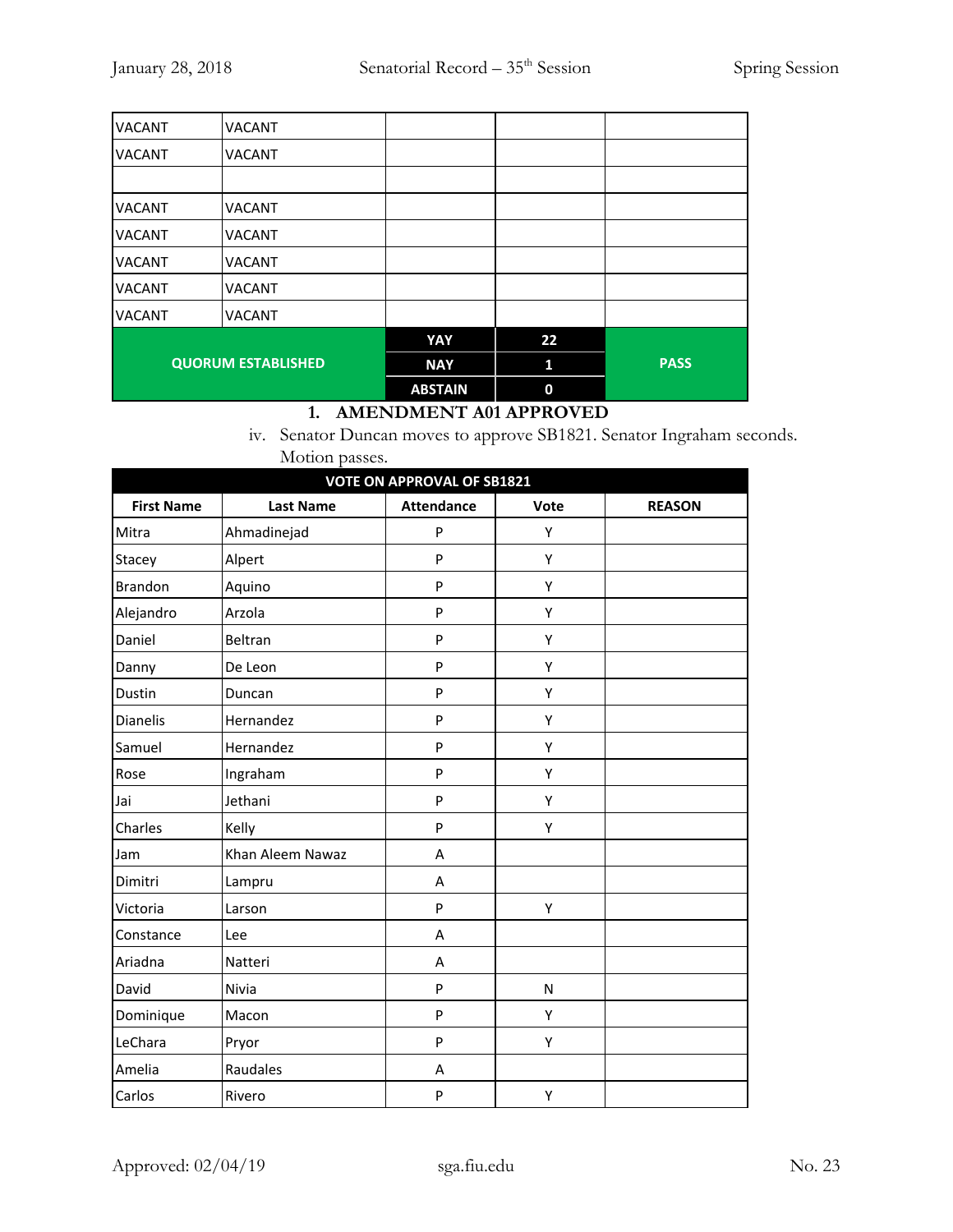| Melanie                   | Rodriguez                                        | A              |              |             |
|---------------------------|--------------------------------------------------|----------------|--------------|-------------|
| Rebecca                   | Sanchez                                          | $\mathsf{P}$   | Υ            |             |
| Samuel                    | Santos                                           | $\mathsf{P}$   | Υ            |             |
| Jessica                   | Spencer                                          | P              | Υ            |             |
| Luis                      | Suarez                                           | P              | Υ            |             |
| Bertha                    | Vera                                             | P              | Υ            |             |
| Dylan                     | Vulcain                                          | Α              |              |             |
| Leila                     | Zahedi                                           | P              | Υ            |             |
| <b>VACANT</b>             | <b>VACANT</b>                                    |                |              |             |
| <b>VACANT</b>             | VACANT                                           |                |              |             |
| <b>VACANT</b>             | <b>VACANT</b>                                    |                |              |             |
| <b>VACANT</b>             | VACANT                                           |                |              |             |
| <b>VACANT</b>             | VACANT                                           |                |              |             |
| <b>VACANT</b>             | VACANT                                           |                |              |             |
| <b>VACANT</b>             | <b>VACANT</b>                                    |                |              |             |
| <b>VACANT</b>             | <b>VACANT</b>                                    |                |              |             |
|                           |                                                  | YAY            | 22           |             |
| <b>QUORUM ESTABLISHED</b> |                                                  | <b>NAY</b>     | $\mathbf{1}$ | <b>PASS</b> |
|                           | $\alpha$ $\beta$ $\beta$ $\beta$ $\beta$ $\beta$ | <b>ABSTAIN</b> | $\mathbf 0$  |             |

#### **1. SB1821 APPROVED.**

- f. Senator Ahmadinejad moves to amend SB1822. Senator Duncan seconds. Motion passes.
	- i. Senator Kelly move to approve amendment A01 to SB1822. Senator Duncan seconds. Motion passes.

| VOTE ON APPROVAL OF AMENDMENT A01 TO SB1822 |                  |                   |      |               |
|---------------------------------------------|------------------|-------------------|------|---------------|
| <b>First Name</b>                           | <b>Last Name</b> | <b>Attendance</b> | Vote | <b>REASON</b> |
| Mitra                                       | Ahmadinejad      | P                 | Υ    |               |
| Stacey                                      | Alpert           | P                 | Υ    |               |
| <b>Brandon</b>                              | Aquino           | P                 | Υ    |               |
| Alejandro                                   | Arzola           | P                 | Υ    |               |
| Daniel                                      | Beltran          | P                 | Υ    |               |
| Danny                                       | De Leon          | P                 | Υ    |               |
| Dustin                                      | Duncan           | P                 | Υ    |               |
| <b>Dianelis</b>                             | Hernandez        | P                 | Υ    |               |
| Samuel                                      | Hernandez        | P                 | Υ    |               |
| Rose                                        | Ingraham         | P                 | Υ    |               |
| Jai                                         | Jethani          | P                 | Υ    |               |
| Charles                                     | Kelly            | P                 | Υ    |               |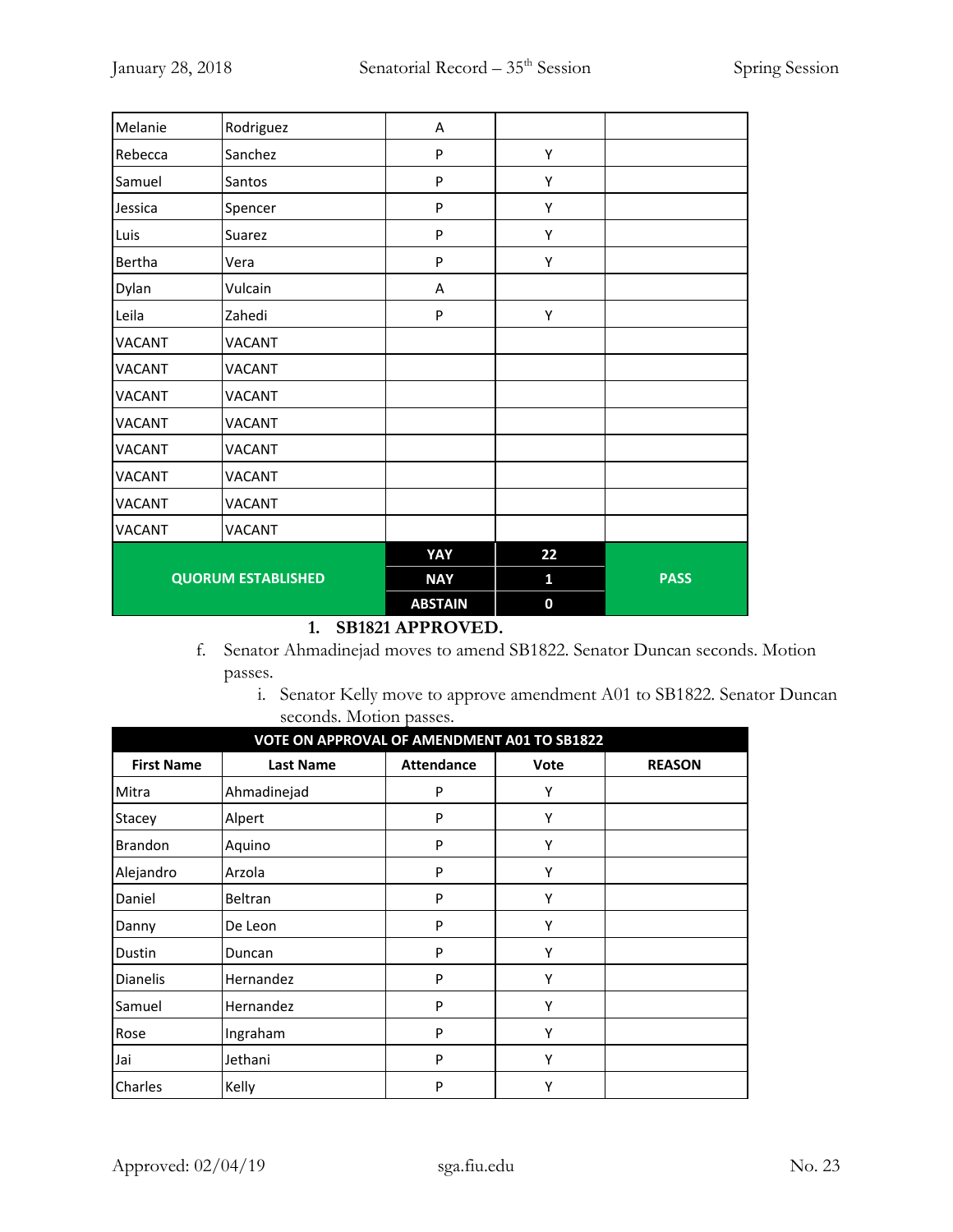| Jam                       | Khan Aleem Nawaz | A              |              |             |
|---------------------------|------------------|----------------|--------------|-------------|
| Dimitri                   | Lampru           | А              |              |             |
| Victoria                  | Larson           | P              | Υ            |             |
| Constance                 | Lee              | A              |              |             |
| Ariadna                   | Natteri          | A              |              |             |
| David                     | Nivia            | P              | ${\sf N}$    |             |
| Dominique                 | Macon            | P              | Υ            |             |
| LeChara                   | Pryor            | P              | Υ            |             |
| Amelia                    | Raudales         | Α              |              |             |
| Carlos                    | Rivero           | P              | Υ            |             |
| Melanie                   | Rodriguez        | A              |              |             |
| Rebecca                   | Sanchez          | P              | Υ            |             |
| Samuel                    | Santos           | P              | Υ            |             |
| Jessica                   | Spencer          | P              | Υ            |             |
| Luis                      | Suarez           | $\sf P$        | Υ            |             |
| Bertha                    | Vera             | P              | Υ            |             |
| Dylan                     | Vulcain          | A              |              |             |
| Leila                     | Zahedi           | P              | Υ            |             |
| <b>VACANT</b>             | <b>VACANT</b>    |                |              |             |
| VACANT                    | <b>VACANT</b>    |                |              |             |
| <b>VACANT</b>             | <b>VACANT</b>    |                |              |             |
| <b>VACANT</b>             | <b>VACANT</b>    |                |              |             |
| <b>VACANT</b>             | <b>VACANT</b>    |                |              |             |
| VACANT                    | <b>VACANT</b>    |                |              |             |
| <b>VACANT</b>             | <b>VACANT</b>    |                |              |             |
| <b>VACANT</b>             | <b>VACANT</b>    |                |              |             |
|                           |                  | YAY            | 22           |             |
| <b>QUORUM ESTABLISHED</b> |                  | <b>NAY</b>     | $\mathbf{1}$ | <b>PASS</b> |
|                           |                  | <b>ABSTAIN</b> | $\mathbf 0$  |             |

# **1. AMENDMENT A01 APPROVED.**

ii. Senator Duncan move to approve SB1822. Senator Arzola seconds. Motion passes.

| <b>VOTE ON APPROVAL OF SB1822</b> |                  |                   |      |               |  |  |
|-----------------------------------|------------------|-------------------|------|---------------|--|--|
| <b>First Name</b>                 | <b>Last Name</b> | <b>Attendance</b> | Vote | <b>REASON</b> |  |  |
| Mitra                             | Ahmadinejad      | P                 |      |               |  |  |
| <b>Stacey</b>                     | Alpert           | P                 |      |               |  |  |
| Brandon                           | Aquino           | P                 |      |               |  |  |
| Alejandro                         | Arzola           | P                 |      |               |  |  |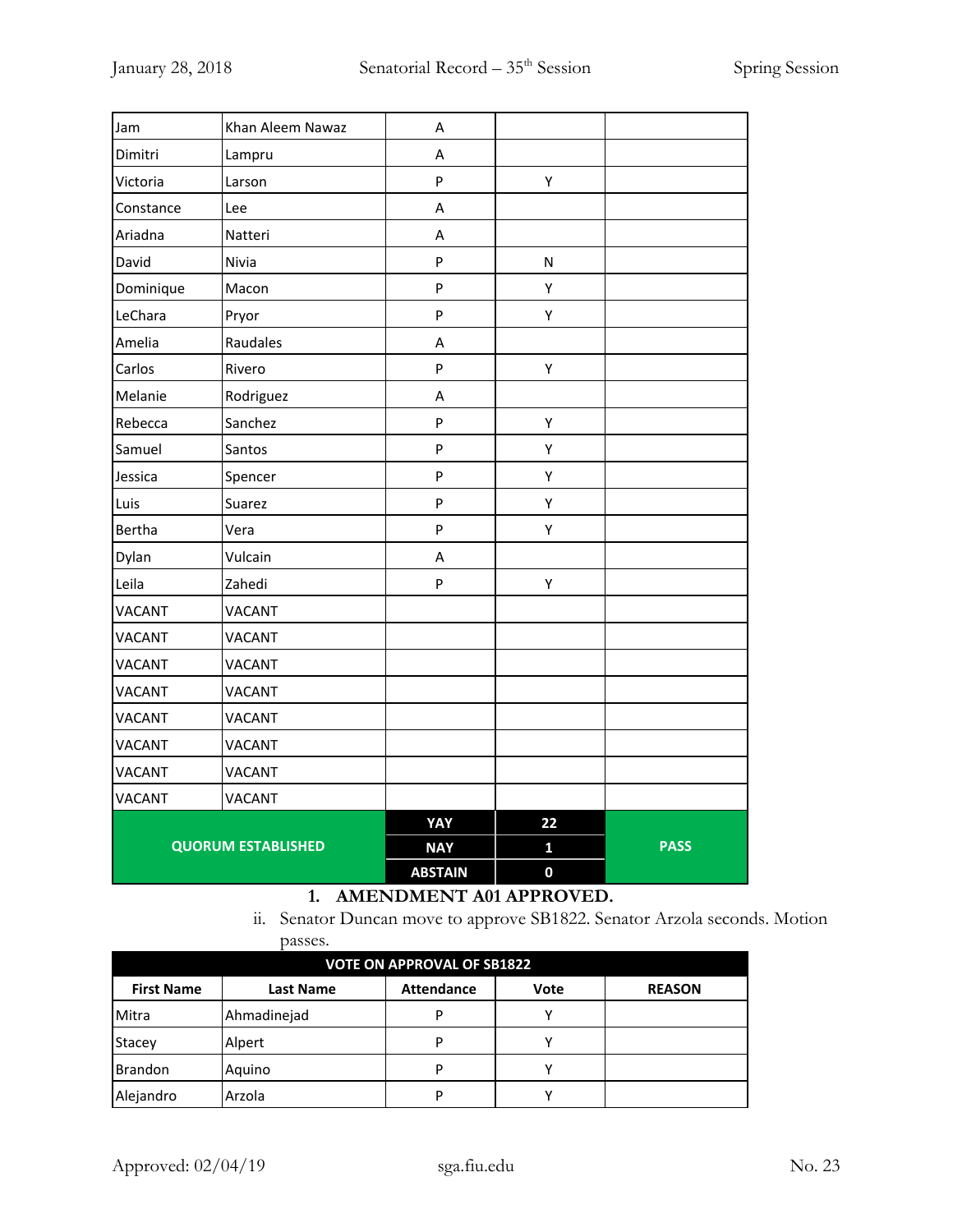| Daniel                    | Beltran          | ${\sf P}$                 | Υ            |             |
|---------------------------|------------------|---------------------------|--------------|-------------|
| Danny                     | De Leon          | ${\sf P}$                 | Υ            |             |
| Dustin                    | Duncan           | ${\sf P}$                 | Υ            |             |
| Dianelis                  | Hernandez        | ${\sf P}$                 | Υ            |             |
| Samuel                    | Hernandez        | ${\sf P}$                 | Υ            |             |
| Rose                      | Ingraham         | ${\sf P}$                 | Υ            |             |
| Jai                       | Jethani          | ${\sf P}$                 | Υ            |             |
| Charles                   | Kelly            | $\boldsymbol{\mathsf{P}}$ | Υ            |             |
| Jam                       | Khan Aleem Nawaz | A                         |              |             |
| Dimitri                   | Lampru           | A                         |              |             |
| Victoria                  | Larson           | ${\sf P}$                 | Υ            |             |
| Constance                 | Lee              | A                         |              |             |
| Ariadna                   | Natteri          | A                         |              |             |
| David                     | Nivia            | ${\sf P}$                 | $\mathsf{N}$ |             |
| Dominique                 | Macon            | ${\sf P}$                 | Υ            |             |
| LeChara                   | Pryor            | ${\sf P}$                 | Υ            |             |
| Amelia                    | Raudales         | A                         |              |             |
| Carlos                    | Rivero           | ${\sf P}$                 | Υ            |             |
| Melanie                   | Rodriguez        | A                         |              |             |
| Rebecca                   | Sanchez          | ${\sf P}$                 | Υ            |             |
| Samuel                    | Santos           | ${\sf P}$                 | Υ            |             |
| Jessica                   | Spencer          | ${\sf P}$                 | Υ            |             |
| Luis                      | Suarez           | ${\sf P}$                 | Υ            |             |
| Bertha                    | Vera             | ${\sf P}$                 | Υ            |             |
| Dylan                     | Vulcain          | Α                         |              |             |
| Leila                     | Zahedi           | ${\sf P}$                 | Υ            |             |
| VACANT                    | VACANT           |                           |              |             |
| VACANT                    | <b>VACANT</b>    |                           |              |             |
| VACANT                    | VACANT           |                           |              |             |
| VACANT                    | <b>VACANT</b>    |                           |              |             |
| VACANT                    | <b>VACANT</b>    |                           |              |             |
| VACANT                    | VACANT           |                           |              |             |
| <b>VACANT</b>             | VACANT           |                           |              |             |
| VACANT                    | VACANT           |                           |              |             |
|                           |                  | YAY                       | 22           |             |
| <b>QUORUM ESTABLISHED</b> |                  | <b>NAY</b>                | $\mathbf{1}$ | <b>PASS</b> |
|                           |                  | <b>ABSTAIN</b>            | $\bf{0}$     |             |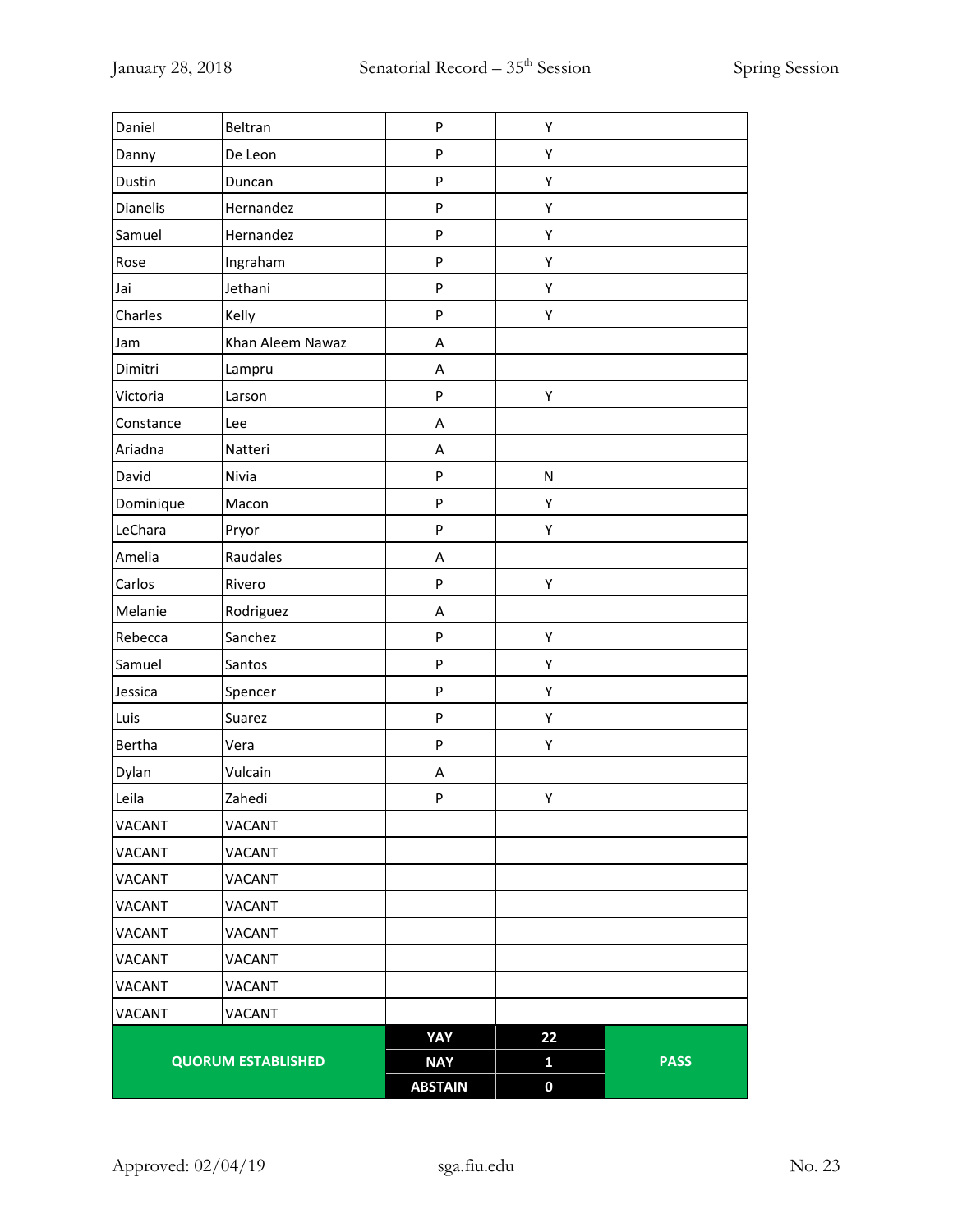## **1. SB1822 APPROVED.**

*Point of Personal Privilege for Senator Jethani at 5:30 PM. Returned at 5:34pm*

- g. Senator Larson moves to open application for Nursing and Health Sciences seat. Senator Duncan seconds. Motion passes.
- h. Senator Larson moves to open applications for Graduate seat. Senator Duncan seconds. Motion passes.
- i. Senator Kelly moves to open applications for Lower Division seat. Senator Arzola seconds. Motion passes.
- XII. Committee Reports
	- a. Finance Committee
		- i. 4 pending applications. Will be meeting at 6:10PM after Senate.
		- ii. Finance Committee info session at the Engineering Campus this Wednesday at 2:30pm.
			- 1. Same info session at MMC on Feb. 13th at time TBD.
		- iii. If you have any questions, please contact sga.financecom@gmail.com
	- b. Rules, Legislation, and Judiciary Committee
		- i. No report
		- ii. If you have any questions, please contact sga.rljcommittee@gmail.com
	- c. Operational Review Committee
		- i. Meeting next week.
		- ii. If you have any questions, please contact fiusga.orc $(\partial g$ mail.com
	- d. Internal Affairs Committee
		- i. Make sure you are doing your office hours.
		- ii. If you have any questions, please contact sga.iacommittee@gmail.com
	- e. Student Advocacy Committee
		- i. Working on the prayer room. Met with the Director of GC last week and he was very receptive to our comments and our ideas.
		- ii. If you have any questions, please contact sga.sacommittee@gmail.com
	- f. Graduate and Professional Students Committee
		- i. GPSC Travel fund video tutorial has been uploaded to the online application form.
		- ii. Travel fund has been allocated to 13 students this month.
		- iii. We received 157 abstract submissions for GSAW.
		- iv. If you have any questions, please contact GPSC@fiu.edu
- XIII. Executive Board Reports
	- a. Speaker of the Senate Aquino
		- i. Senate Vacancies
			- 1. Lower Division (2)
			- 2. Nursing (3)
			- 3. Graduate (1)
			- 4. Housing (1)
		- ii. Begin working on you last initiatives for the Spring semester.
		- iii. If you have any questions or suggestions for the Strategic Plan, please let Dr. Restrepo or Dr. Furton know.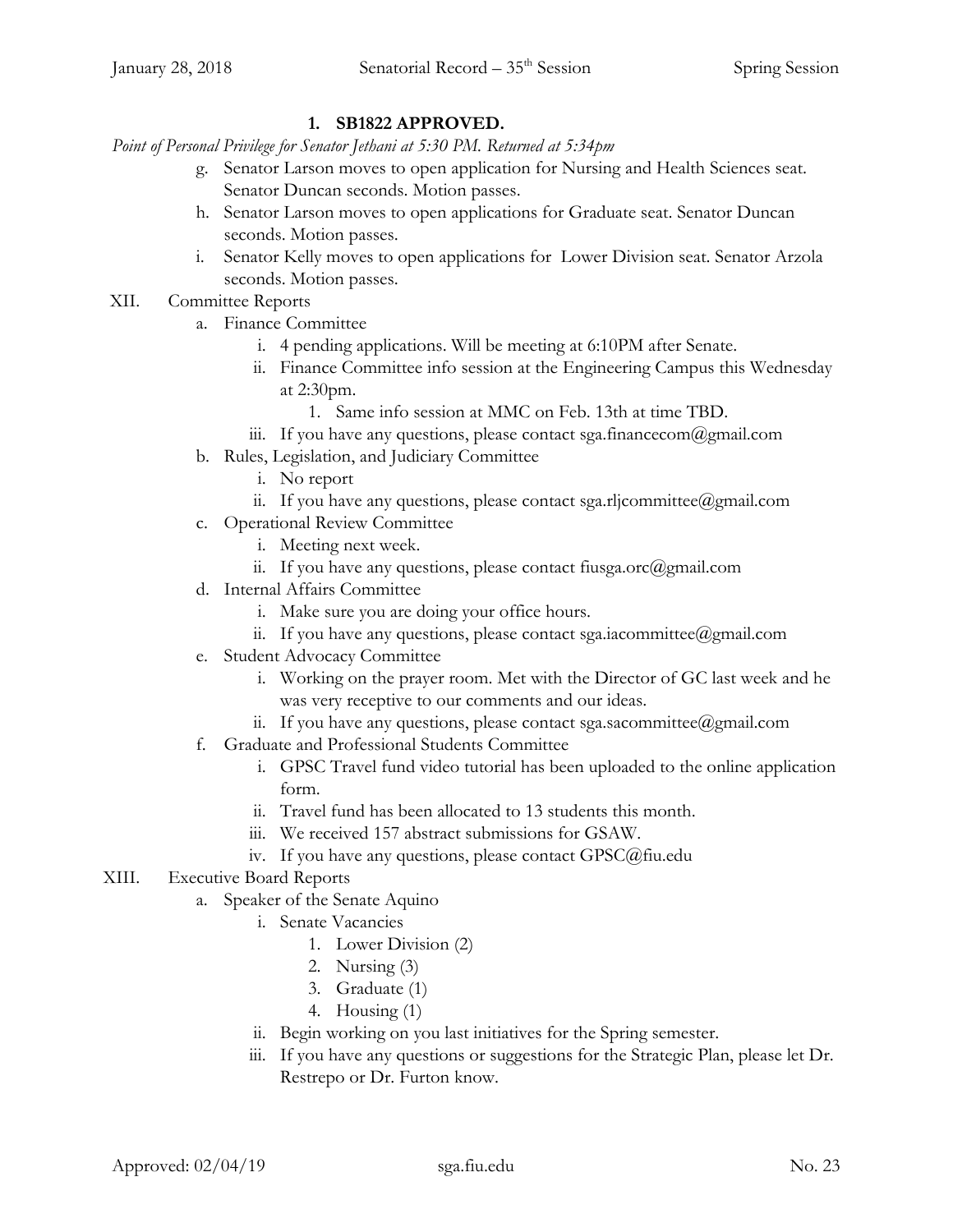- iv. Next Senate meeting, myself, Mitra, Rose, and Victoria will be in Rally in Tally so the ORC Chair shall Chair the next Senate meeting.
- v. If you have any questions, please email sgaspeaker@fiu.edu
- b. Speaker Pro Tempore Ahmadinejad
	- i. Weekly updates about each campus with the BBC Senator Pro Tempore.
	- ii. I will work with the Speaker of the Senate to start tracking Senators performance report.
	- iii. If you have any questions, please email sgaprotemp@fiu.edu
- c. President Rosell
	- i. Rally in Tally
	- ii. FIU Day is March 19th
		- 1. On campus event in the pit
	- iii. Still in the works on planning a scholarship banquet
	- iv. Black Student Union will be celebrating their 10th year anniversary
	- v. Budgets
		- 1. Deliberations are Feb. 12
	- vi. Kissing Bridge event
		- 1. I will reach out to Student Advocacy to see if they can have a presence at the event.
		- 2. I will work on Jerome and Michelle to get giveaways
	- vii. If you have any questions, please email sgapres $@$ fiu.edu
- d. Vice President Hernandez
	- i. Closed applications for Chief Justice and Chief of Staff
		- 1. Only 3 applicants for Chief of Justice. They will be presenting at Senate and then the Senate will chose 1 applicant. Once that individual is selected, the Senate will confirm the applicant.
		- 2. Hoping to have the Chief of Staff selected by next week Monday for confirmation
	- ii. This week Cabinet will be in the wellness center. We will be taking a class from 5-6pm.
	- iii. Updating the google drive with the cabinet minutes
	- iv. Entering conversation for the split
		- 1. Polycom in the Panther Lounge on Wednesday at 8am with BBC campus.
	- v. If you have any questions, please email sgavp@fiu.edu
- e. Comptroller Correa
	- i. For the past 2 weeks we have been going through budget hearings for both U-Wide and Campus Specific
		- 1. On the google drive you will find the presentations from the departments or organizations presented to us.
	- ii. First deliberation meeting on Feb. 12 at GC 325 at 9am
	- iii. I have variance reports, if you would like to see that please contact me
	- iv. If you have any questions, please email sgacomp@fiu.edu
- f. Chief Justice (VACANT)
	- i. If you have any questions, please email sgajud@fiu.edu